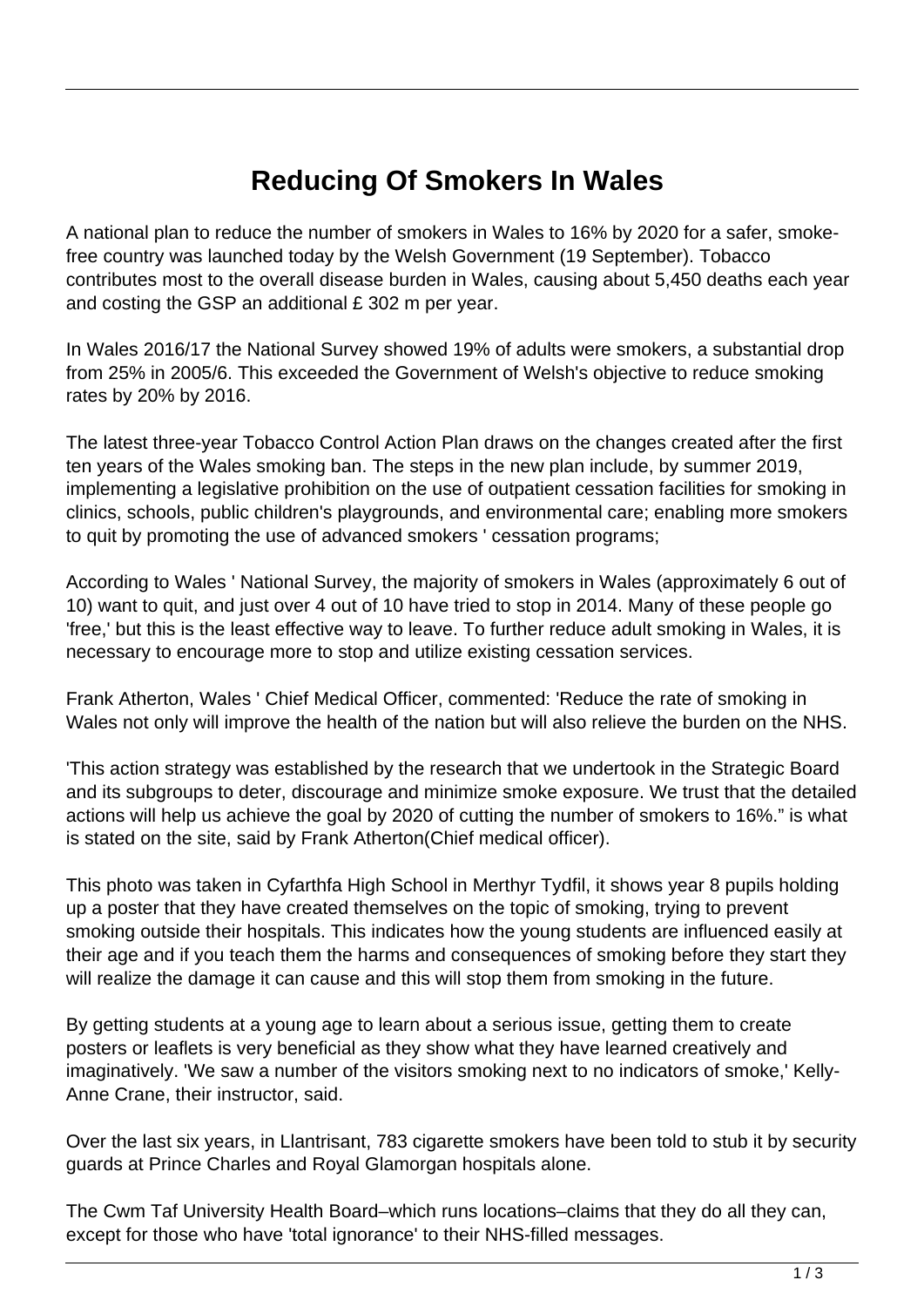They're not alone, and not alone. Whilst all seven Wales health agencies are committed to smoke-free measures, they claim they are' powerless' to prevent people from lighting up, as the regulation does not enforce them yet, which ensures that smokers have no rules.

The public health bill for Wales, which is now entering the Assembly for the second time, will make smoking on hospital grounds unlawful and provide the Board with the necessary legal protection to punish the smokers who flaunt the law.

The government of Welsh said that the legislation 'constructs current voluntary smoking bans to help the implementation.'

The University Board of Health of Betsi Cadwaladr-the superintendent of hospitals in North Wales-has reported that the public does not 'value' smoking on their platform.

They said they had to rely on 'courtesy and care' to not learn without laws protecting them, and despite extensive signs and recorded messages that caused a cigarette in their immediate vicinity, citizens nevertheless disregarded their policies. One representative said: 'We are urging staff members to battle against tobacco, but this can lead to a negative or violent response which makes busy people understandably hesitant to proceed to request that people are putting out their cigarettes or steer away from entrances.'. Smoke streaming into wardrobes, passive smoking, and impressiveness of the increasing amount of young people on site are a matter of concern to the health boards.

Cwm Taf also believes children's voices will make others think about smoking outside their residences.

Kids of the local schools such as Cyfarthfa High created special posters that described the dangers associated with smoking.

If failure to produce the signs, the board envisions bringing out push-button tannoys, which workers, patients, and guests will trigger by finding someone who is defying the laws, to warn smokers to stub it with children's voices.

'Hospitals are designed to help drug and cigarette patients become better,' says Dr. Chris Jones, Cwm Taf Chairman. 'I don't believe a health board is doing it.

'They give support and advice: it's not a matter of understanding that giving up is hard, but the reality is that adults respond to youngsters.' The University of Hywel Dda Health Board has a push-button on its doorways but said certain citizens did not stop it.

One spokesperson says 'Everybody has the right to aire freshly, particularly while they attend health facilities, and we regularly receive a petition about people who smoke on our site'We recognize that trips to hospitals can be stressful at times, but we encourage smokers to follow our smoke-free policy.

Outside the University Hospital of Wales and the University Hospital Llandough, the Cardiff enforcement officers questioned 6,708 cigarettes in two years.

Trina Nealon, the Cardiff and Vale University Health Board's main health promotion expert, has